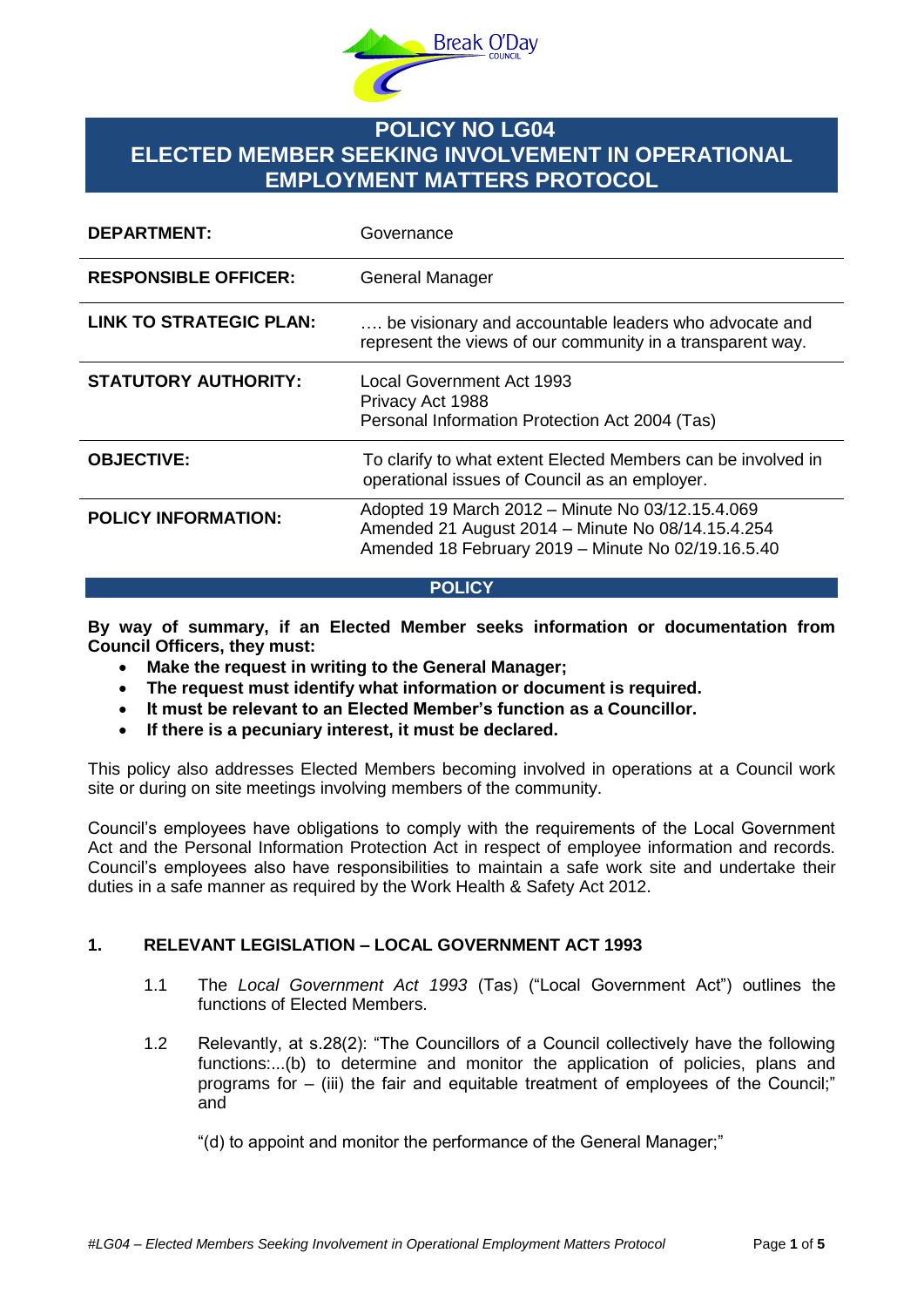

- 1.3 The Local Government Act provides that: "In performing any function under this Act or any other Act, a Councillor **must not** – (a) direct or attempt to direct an employee of the Council in relation to the discharge of the employee's duties: s.28(3)(a);
- 1.4 Where an Elected Member wishes to seek information or documents relating to their functions they may request (in writing to the General Manager) any information or document or a copy of any information or document in the possession of Council that may be required for the purpose of performing any of the Elected Member's functions: section 28A(1).
- 1.5 An Elected Member who makes a request for information and documents has to state the **relevance** of the information or document **to the Elected Member's functions** and declare that he or she does not have any pecuniary interest in the matter to which the information or document relates if it was an item on the agenda of a Council meeting: s.28A(2).
- 1.6 The General Manager has a discretion to refuse a request on the following grounds:
	- 1.6.1 If the General Manager believes the request would unreasonably extend the resources of Council (s.28A(3)(a)); or
	- 1.6.2 The Elected Member has declared an interest under s.48; or
	- 1.6.3 If the Elected Member has not made the appropriate declaration as required by subsection 2(b); or
	- 1.6.4 Where he or she considers that the information or document requested is not required for the purpose of performing any of the Elected Member's functions.
- 1.7 If the General Manager refuses the request, they must advise the Elected Member in writing, stating the reasons for the refusal: s.28A(4).
- 1.8 Further, if the General Manager determines to make any information or document available to an Elected Member, it must be made available to any other Elected Member on request: s.28A(5).
- 1.9 If an Elected Member has been refused a request by the General Manager under s.28A, they may seek a decision of Council to require the General Manager to make a document or particular information available: s.28B.
- 1.10 Further, the General Manager has the following relevant functions:
	- 1.10.1 to implement the policies, plans and programs of the Council (s.62(1)(a);
	- 1.10.2 to be responsible for the day to day operations and affairs of the Council  $(s.62(1)(c))$ ;
	- 1.10.3 to manage resources and assets of the Council (s.62(1)(h)); and
	- 1.10.4 to perform any other function the Council decides (s.62(1)(i)).
- 1.11 Further, the General Manager has a very broad discretion, namely to "do anything necessary or convenient to perform his or her functions under this or any other Act": s.62(2).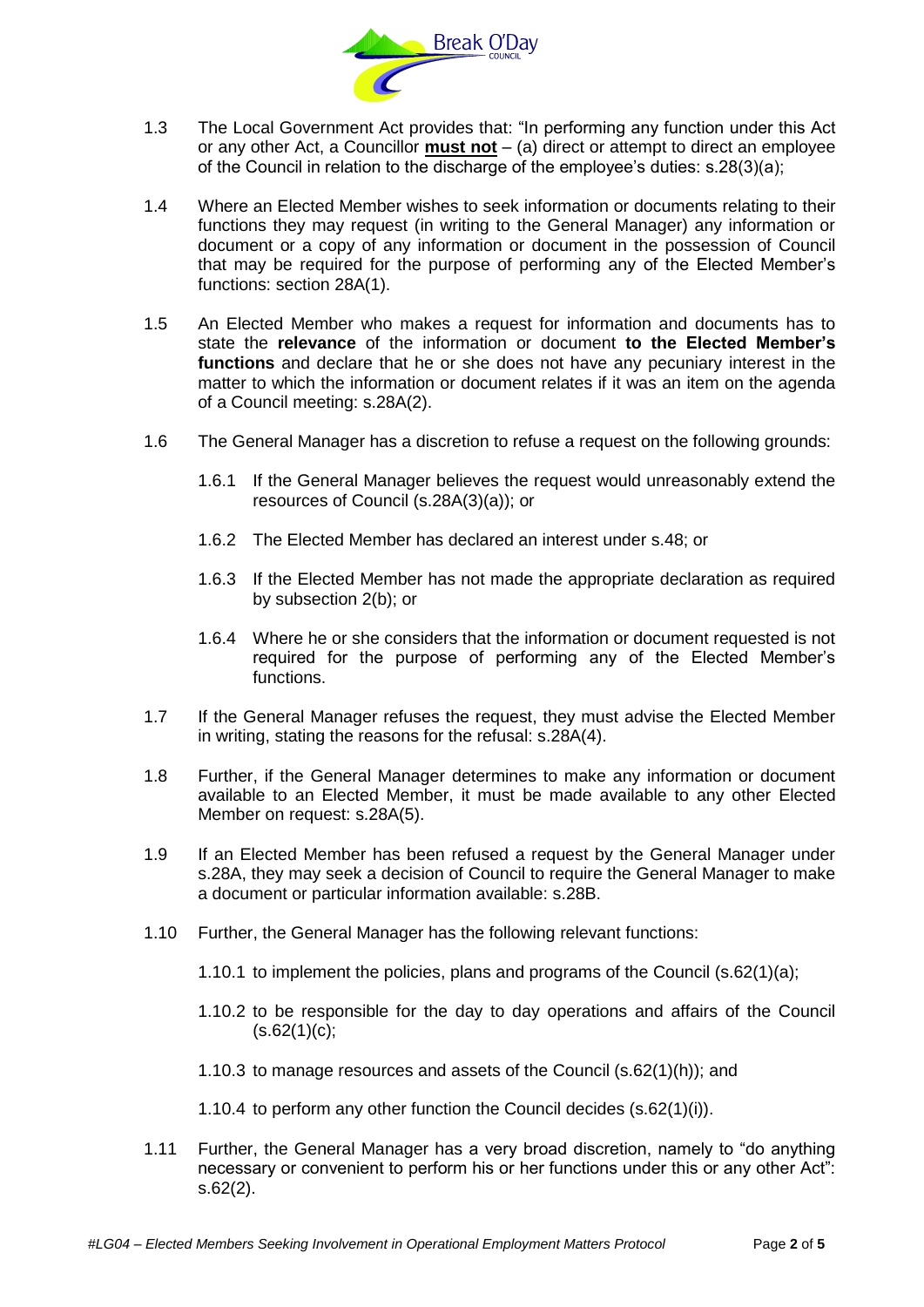

- 1.12 In relation to employees, the General Manager has very wide-ranging powers again which covers the full human resource management function (at 63(1)), such as:
	- 1.12.1 appointing employees;
	- 1.12.2 allocating duties to employees;
	- 1.12.3 controlling and directing employees; and
	- 1.12.4 suspending and dismissing employees.
- 1.13 An Elected Member must not approach Council Employees at a Council work site or at any other place to:
	- 1.13.1 express their views as to how work should be undertaken; or,
	- 1.13.2 to question the work which is occurring; or,
	- 1.13.3 to seek information on day-to-day operations.

An Elected Member must contact the General Manager to discuss the matter or to seek information.

- 1.14 Further, the General Manager is to "develop human resource practices and procedures in accordance with policies of the Council to ensure employees of the Council receive fair and equitable treatment without discrimination": s.63(2).
- 1.15 In terms of the Mayor, his or her functions are to "liaise with the General Manager on the activities of the Council and the performance of its functions and exercise of its powers": s.27 (1)(ba) The Mayor also has very important functions regarding leadership of the community, acting as a chairperson of the Council and acting as a spokesperson: s.27(1).

### **2. OTHER RELEVANT LEGISLATION - PRIVACY**

- 2.1 Under the *Privacy Act 1988* (Cth) ("Privacy Act") at s.7B(3), the handling of employee records in relation to current and former employees is exempt from the national privacy principles.
- 2.2 To be exempt, an act or practice retain to an employee record must be directly related to the employment relationship.
- 2.3 Employee records are defined at s.6(1). They are a record of personal information relating to the employment of an employee, including:
	- The engagement, training, disciplining, resignation or termination of employment of an employee;
	- The terms and conditions of employment of an employee;
	- The employee's performance or conduct, hours of employment, salary or wages, personal and emergency details;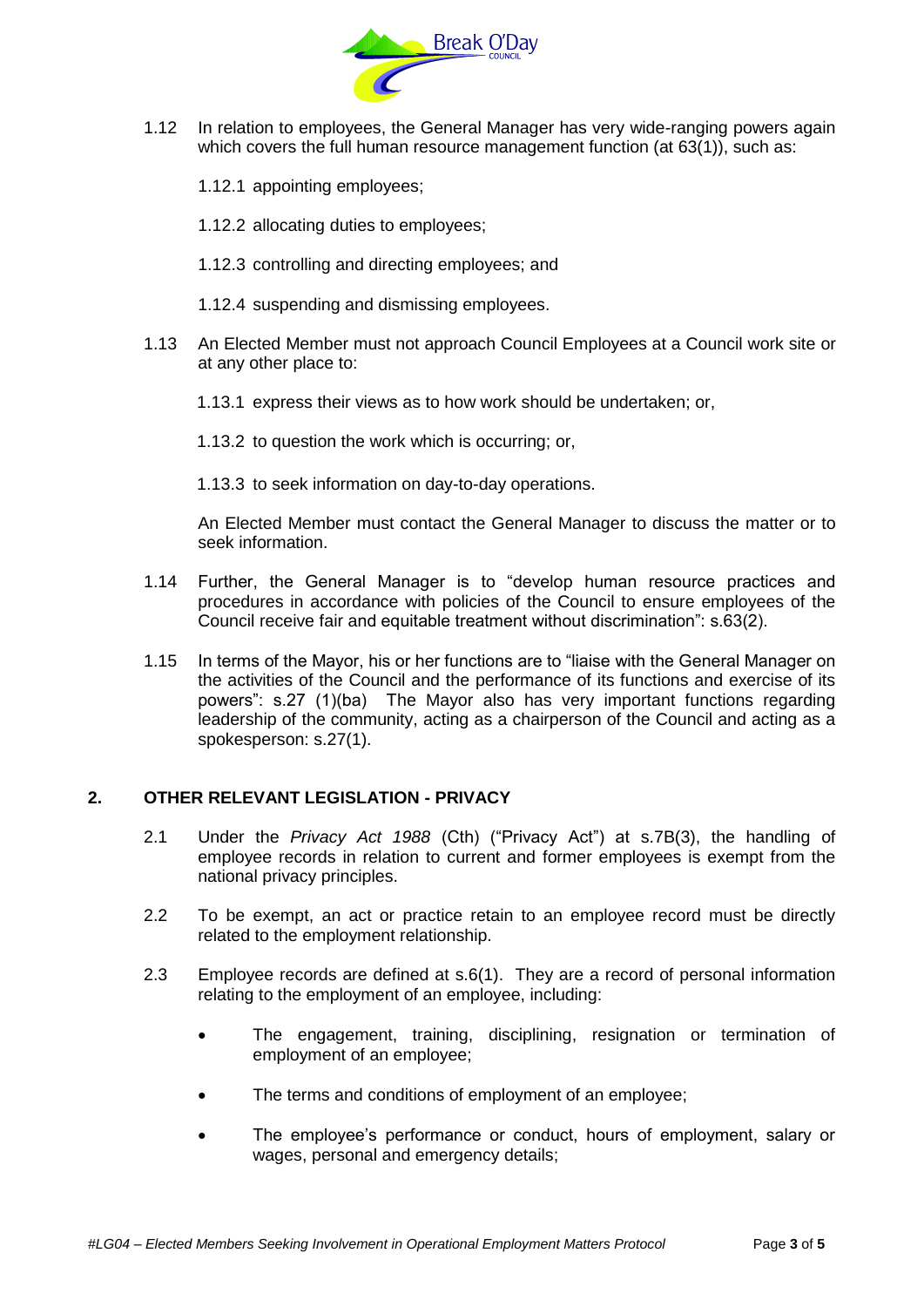

- The employee's membership of a professional or trade association or trade union membership;
- The employee's recreation, long service leave, personal, maternity or other leave; and
- The employee's taxation, banking and superannuation details.
- 2.4 Given the Privacy Act exempts employee records from its coverage, this means that records falling within the exemption do not have to be managed within the rules of the privacy legislation.
- 2.5 There is also state legislation, the *Personal Information Protection Act 2004* (Tas) ("Personal Information Protection Act"). This legislation needs to be considered in how it interacts with the Privacy Act.
- 2.6 The Personal Information Protection Act has a similar broad definition of what is included as employee information.
- 2.7 The use and disclosure of employee information is protected by the Personal Information Protection Act. This means that Council is a "personal information custodian" in relation to employee records held by Council and must maintain their privacy (subject to the exclusions regarding collection of the information, unique identifiers and sensitive information).
- 2.8 Accordingly, Council Officers can only use and disclose personal employee information in compliance with the legislation. If any request is made for a particular employee's information by an Elected Member, the employee in question would need to consent to the release of their information.

### **3. OTHER LEGISLATION – WORK HEALTH & SAFETY ACT**

- 3.1 Under S.19 of the Work Health & Safety Act 2012 a person undertaking a business or undertaking has a "primary duty of care".
- 3.2 The person with management or control of a workplace must ensure, so far as is reasonably practicable, that the workplace, the means of entering and exiting the workplace and anything arising from the workplace are without risks to the health and safety of any person. An Elected Member entering a work site without the necessary authorisation may give rise to an unacceptable risk.
- 3.3 Section 29 of the Act would apply to any Elected Member:
	- A person at a workplace (whether or not the person has another duty under this Part) must –
		- (a) take reasonable care for his or her own health and safety; and

(b) take reasonable care that his or her acts or omissions do not adversely affect the health and safety of other persons; and

(c) comply, so far as the person is reasonably able, with any reasonable instruction that is given by the person conducting the business or undertaking to allow the person conducting the business or undertaking to comply with this Act.